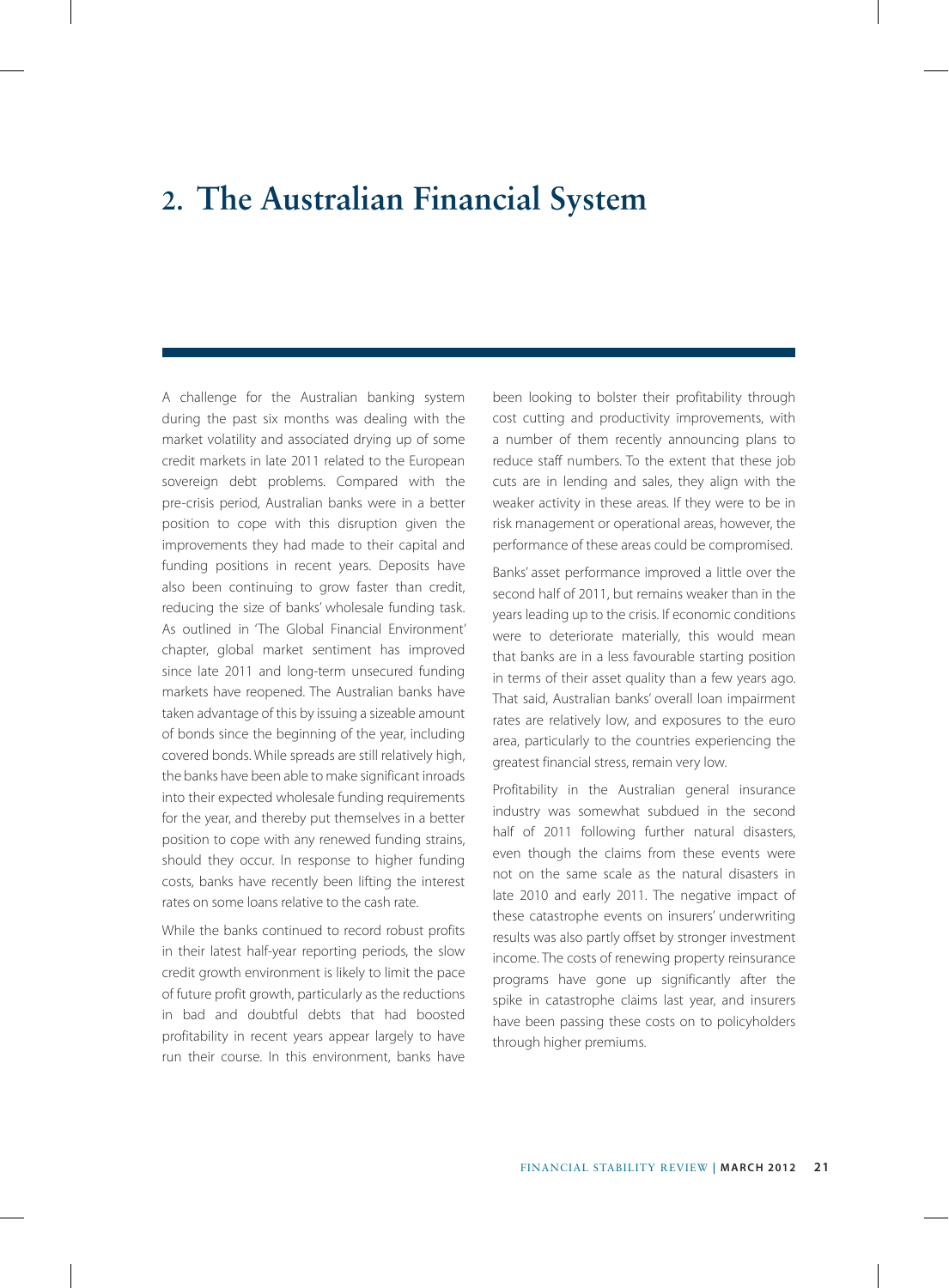## **Banking System Profits**

The four major banks reported aggregate headline profits after tax and minority interests of \$12.1 billion in their latest available half-yearly results (Graph 2.1 and Table 2.1). This result was around \$1 billion (8 per cent) higher than in the same period a year earlier but a little below the result from the previous half year. In annualised terms, the average return on equity in the latest half year was about 16 per cent, slightly higher than in the same period a year earlier, and broadly in line with the pre-crisis average (Graph 2.2).

The increase in profitability over the year was driven by a 6 per cent rise in net interest income, which was a stronger rate of growth than in recent years, together with broadly flat operating expenses. The growth in net interest income reflected a slightly wider average net interest margin over the year, combined with modest growth in interest-earning assets (Graph 2.3). More recently, the banks' net



\*\*\* All results are half year to June and December Sources: APRA; RBA; banks' annual and interim reports

interest margins have come under pressure from a rise in funding costs relative to the cash rate and increased holdings of liquid assets. In February, three major banks reported their December quarter 2011 trading updates, which all showed contractions in their group margins recently of between 5 and 10 basis points.

Over the year to the latest half-year reporting period, the major banks' non-interest income fell by 4 per cent, as volatility in financial markets reduced earnings from their trading and wealth management operations. Partly offsetting this, these banks recorded a 5 per cent rise in their fee



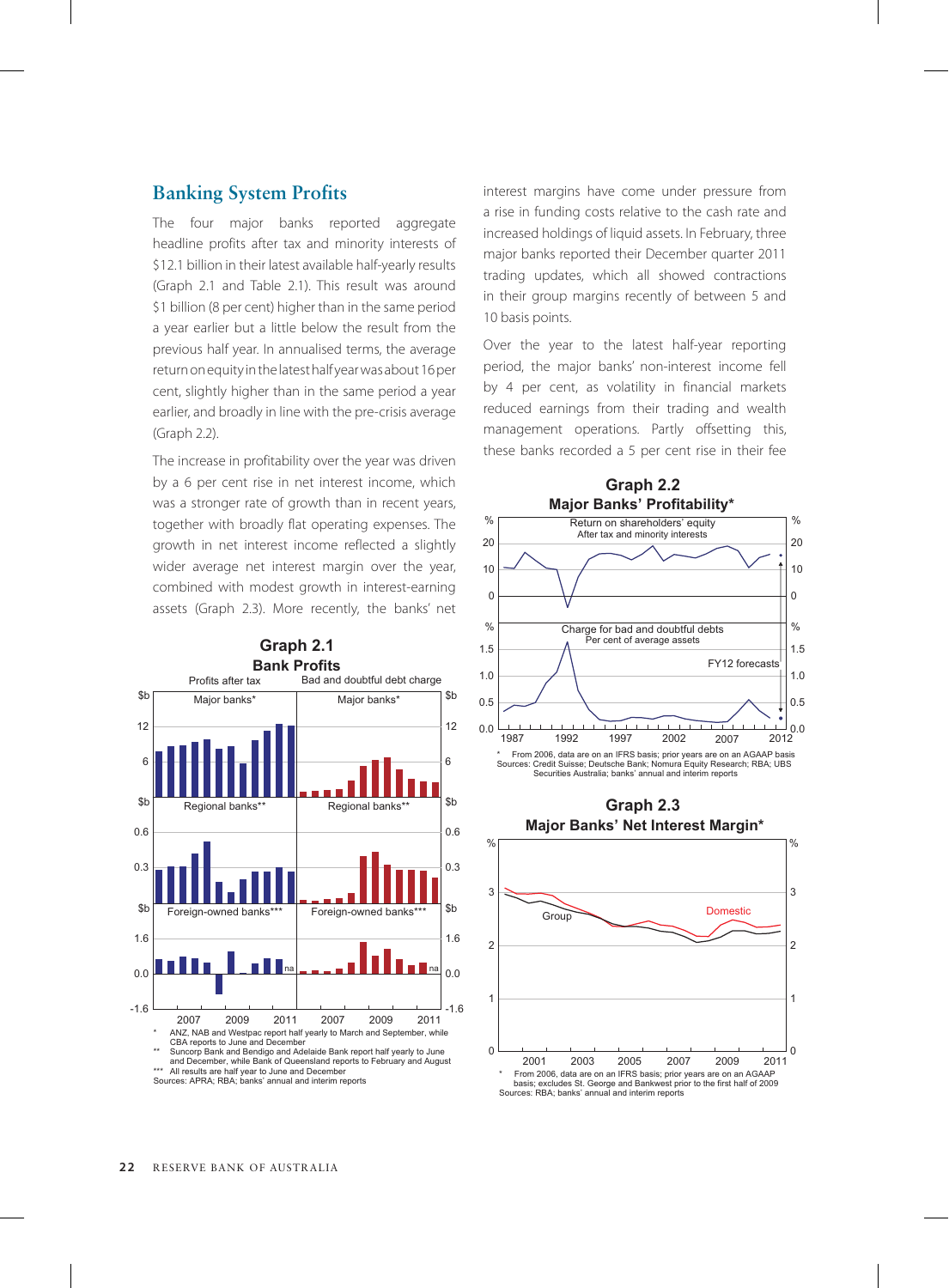#### **Table 2.1: Major Banks' Latest Half-yearly Profit Results(a)**

Consolidated global operations

|                                             | 2010            | 2011            | Change          |
|---------------------------------------------|-----------------|-----------------|-----------------|
|                                             | <b>Sbillion</b> | <b>Sbillion</b> | <b>Sbillion</b> |
| Income                                      |                 |                 |                 |
| Net interest income                         | 23.8            | 25.3            | 1.5             |
| Non-interest income                         | 11.0            | 10.6            | $-0.4$          |
| <b>Expenses</b>                             |                 |                 |                 |
| Operating expenses                          | 16.7            | 16.8            | 0.2             |
| Bad and doubtful debts                      | 3.1             | 2.5             | $-0.6$          |
| Profit                                      |                 |                 |                 |
| Net profit before tax                       | 15.0            | 16.6            | 1.6             |
| Net profit after tax and minority interests | 11.2            | 12.1            | 0.9             |

(a) Half year to September for ANZ, NAB and Westpac; half year to December for CBA Sources: RBA; banks' annual and interim reports

and commission income, the largest component of non-interest income. Overall, underlying revenue growth was steady at around 3 per cent over the year.

Also supporting the increase in the major banks' profits over the year was a further reduction in bad and doubtful debt charges. These charges totalled around \$2.5 billion in the latest half-year results, down about 20 per cent over the same period a year earlier but broadly in line with the previous half year. Equity market analysts expect that bad debt charges have now troughed and that they will drift up a little over the coming year. Given that banks' non-performing assets remain elevated, their future profit growth could be reduced if the current stock of provisions is insufficient for future losses.

In an environment of slow loan growth, banks are increasingly looking at ways to raise productivity and reduce costs in order to maintain profit growth. As staff-related expenses represent the largest component of their cost base, some of the major banks have recently announced job cuts and plans to move more technology and back-office processing to lower-cost locations, often offshore. The major banks' cost-to-income ratios have already declined significantly over the past decade and are fairly low by international standards (Graph 2.4).

In aggregate, the regional Australian banks' latest half-yearly profits were similar to the same period a year earlier. Compared with the previous half year though, profits fell slightly, mainly due to a large write-off by one bank. The outlook for regional banks' bad and doubtful debt charges is mixed, and accordingly, their profit outlooks differ over 2012. The foreign-owned banks operating in Australia recorded an increase in aggregate profits in their latest half-yearly results compared with a year earlier. This was driven by a fall in the charge for bad and doubtful debts at a few foreign bank branches, although this was partially offset by a rise at several

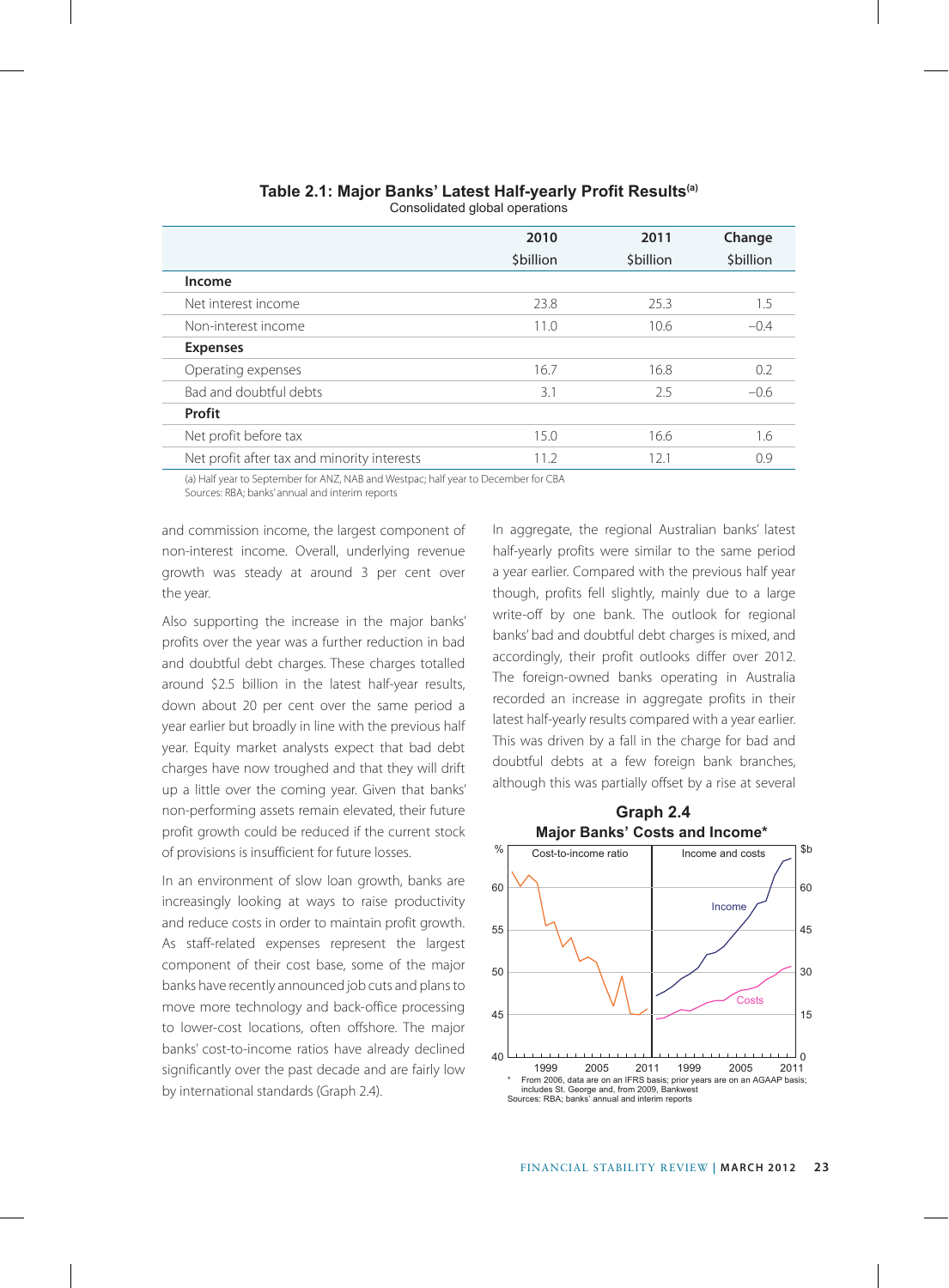other banks. In aggregate, the profits of the credit unions and building societies (CUBS) declined in their latest half-yearly results, although individual results were mixed. The composition of the CUBS sector is changing as a few of the larger ones have recently received APRA approval to call themselves mutual banks.

## **Asset Performance**

Banks' asset performance improved slightly over the second half of 2011 but remains worse than in the years leading up to the 2008–2009 crisis. On a consolidated group basis, the ratio of non-performing assets to total on-balance sheet assets fell to 1.5 per cent over the December half, after hovering around 1.7 per cent over 2010 and much of 2011 (Graph 2.5). The recent improvement was driven by a fall in the share of loans classified as past due (in arrears but well secured), while the share of loans classified as impaired (not well secured and where repayment is doubtful) was broadly unchanged at around 1.1 per cent. While the banks' total non-performing assets ratio remains nearly 90 basis points above its average over the decade prior to the crisis, it is still well below the early 1990s peak of over 6 per cent, and it also compares favourably with the ratios of some North Atlantic banking systems (see Graph 1.19 in 'The Global Financial Environment' chapter).



**Banks' Non-performing Assets Graph 2.5**

It is notable that quarterly inflows of newly impaired assets have been relatively constant over the past two years, at a much higher level than prior to the crisis (Graph 2.6). During 2011, the rate at which loans were moving out of impairment due to write-offs or 'curing' was similar to the inflows of newly impaired assets, resulting in little change in the level of impaired assets. The apparent stickiness in banks' impaired assets over the past few years could reflect a number of factors, including the pressures some business borrowers are facing from the high exchange rate and subdued domestic retail spending, and recent weakness in house prices making it harder for mortgage borrowers in difficulty to refinance. Were impaired assets to stay at their current level, it would mean that, if economic conditions deteriorated, banks' asset performance would be starting from a weaker position than before the crisis.

In the banks' domestic portfolio, the ratio of non-performing loans to total on-balance sheet loans fell slightly over the second half of 2011, to 1.7 per cent, about 20 basis points below its 2010 peak (Graph 2.7). The decline in this ratio since 2010 has partly been due to the business loan portfolio, where the non-performing share has fallen from a peak of 3.7 per cent in late 2010 to 3.2 per cent in December 2011. Even so, the share of business

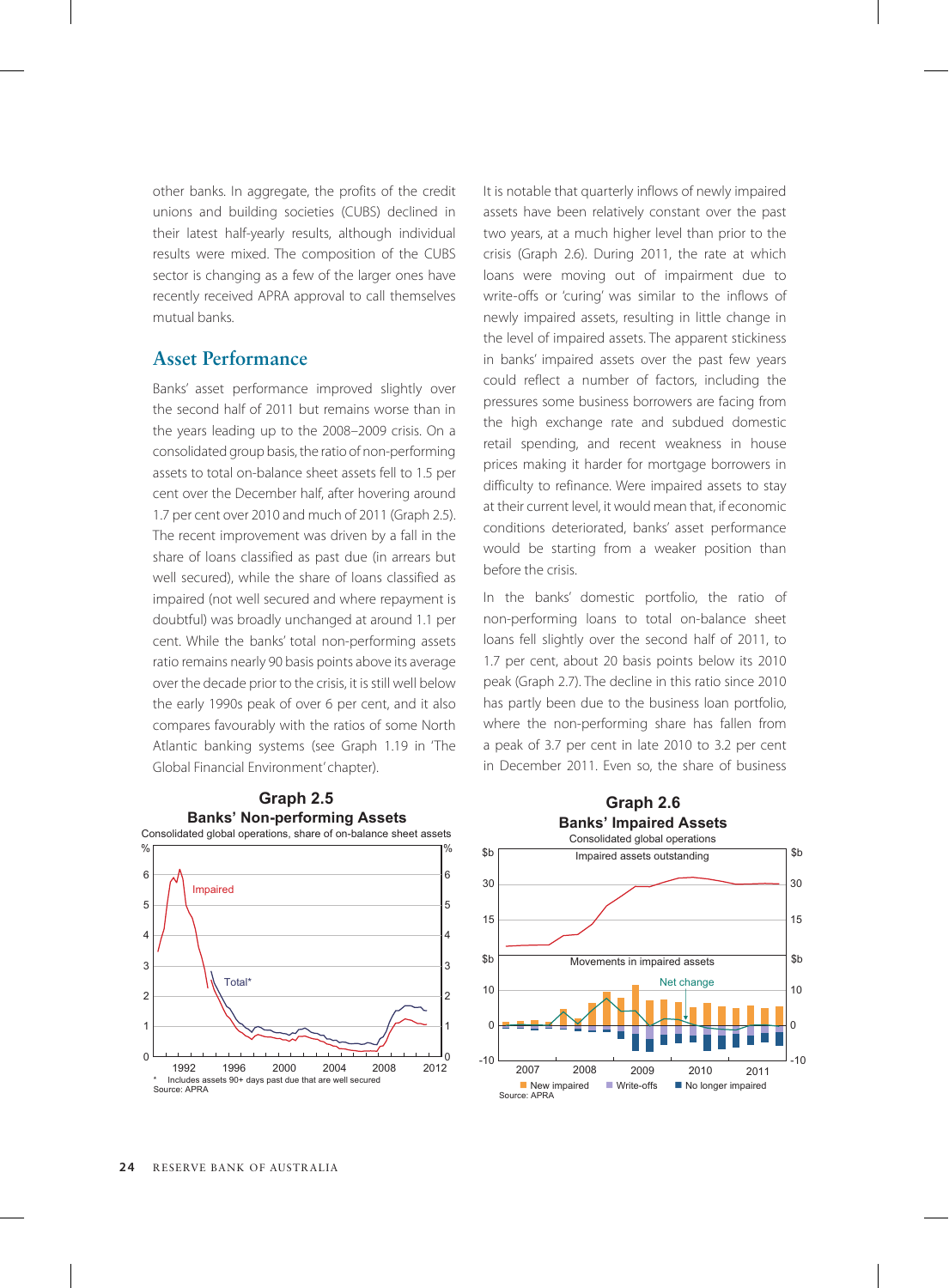

assets that is non-performing is still significantly higher than in the banks' housing and personal loan portfolios. For housing loans, the non-performing share has trended up over the past few years, though it did come down a little in the second half of 2011, to around 0.7 per cent in December, driven by a fall in past due loans. Though they still account for only a small share of banks' total non-performing housing loans, impaired housing loans have drifted up in recent years, consistent with the weakness in housing prices in many parts of the country (Graph 2.8). According to industry liaison, past due housing loans have declined partly because some banks have implemented more concerted collections processes. Allowing borrowers to stay in arrears when house prices are falling is not in the long-term interests of the borrowers or the bank.

Troubled commercial property exposures continue to be the key contributor to the high impairment rate in the banks' domestic business loan portfolio. The value of banks' commercial property loans that are impaired has declined by about 20 per cent since peaking in September 2010, although it remains high at around \$9 billion (compared with total impaired business loans of around \$20 billion) (Graph 2.9). Reflecting banks' continued caution towards commercial property lending, the stock





of their commercial property exposures has been broadly unchanged over the past year, and is around 15 per cent below its early 2009 peak.

bills and debt securities and other non-household loans

Source: APRA

The major banks' Basel II Pillar 3 disclosures provide more detail on the industry breakdown of impaired business loans and write-offs. Impairment rates declined across most industries during the six months to September 2011, but particularly for the accommodation, cafes and restaurants; agriculture, forestry, fishing and mining; and construction sectors (Graph 2.10). Loans to the property and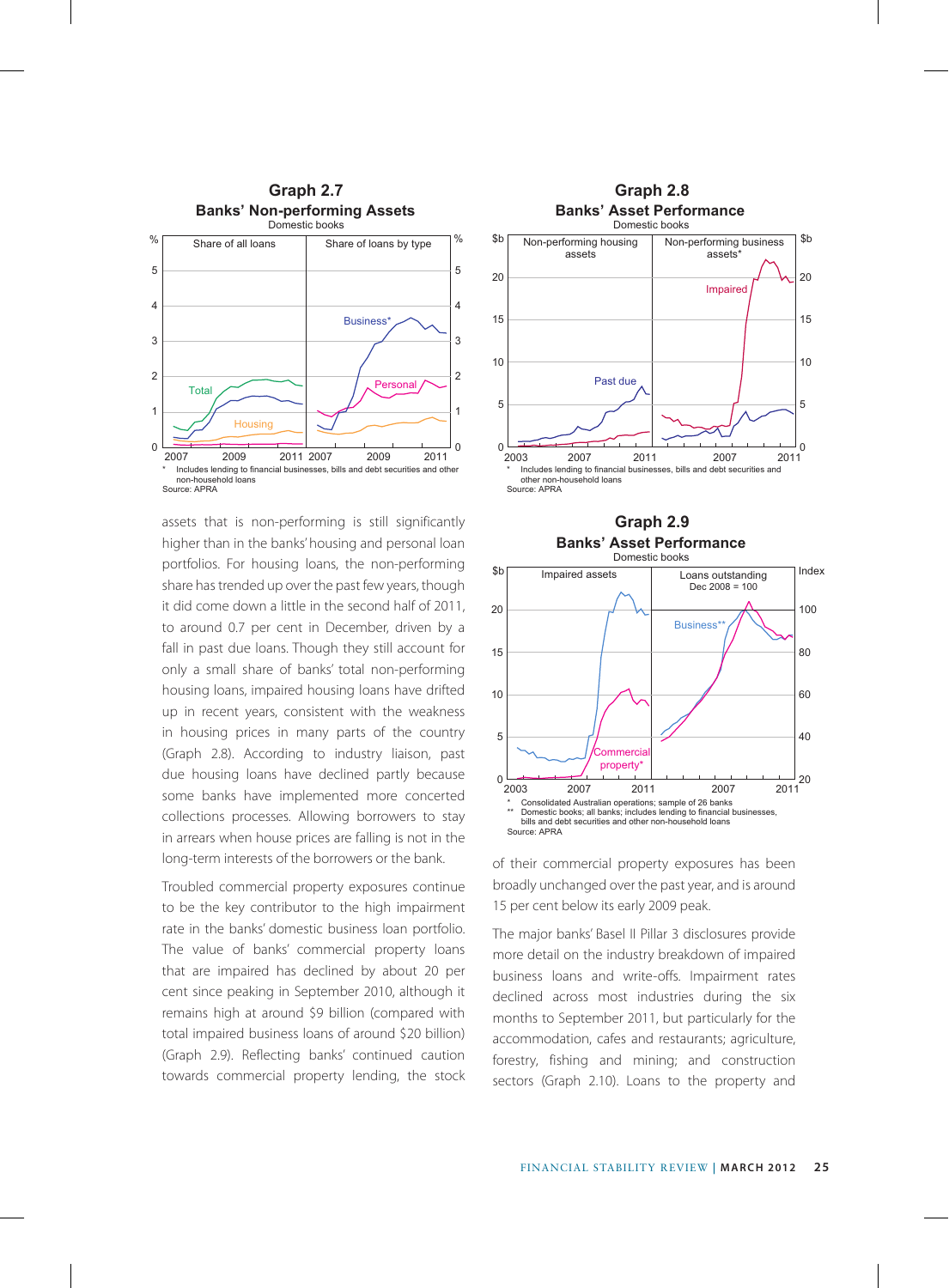

business services sector (incorporating commercial property) still have the highest impairment rate. This sector continued to have an above-average write-off rate during the six months to September 2011, along with the construction and accommodation, cafes and restaurants sectors.

The major banks and smaller Australian-owned banks were behind the improvement in banks' domestic asset performance in the second half of 2011 (Graph 2.11). By contrast, the share of non-performing assets on foreign banks' books increased, although this was largely attributable to one foreign banking group. The non-performing loan ratio for CUBS was broadly unchanged over this period and remains much lower than that for the banks, partly because loans to households account for a larger share of CUBS' loans.

The performance of the banks' overseas assets improved over the past year. After peaking in mid 2010, the value of non-performing overseas assets declined by 16 per cent to around \$9 billion in December 2011 (around 0.3 per cent of the banks'



consolidated assets). For the major banks' New Zealand operations, which account for about 40 per cent of their foreign exposures, asset performance has been improving over recent quarters in line with better economic conditions in New Zealand. Asset performance at the banks' UK operations, which account for around 20 per cent of their foreign exposures, remains weaker.

With the recent focus on the problems in Europe, it is useful to note that Australian-owned banks continue to have very limited direct exposure to the sovereign debt of the euro area countries regarded as being most at risk (Table 2.2). Their exposures to euro area banks are also quite low, at around 1 per cent of their total consolidated assets as at September 2011. Most of these exposures are to banks in the larger euro area countries. Australian-owned banks' exposures to banks in the euro area countries that have faced the most acute fiscal problems remain very limited.

## **Lending Growth and Credit Conditions**

Banks continued to record fairly modest growth in their domestic loan books over the past six months. In annualised terms, bank credit grew by about 5 per cent over the six months to January, broadly in line with the average growth rate over the previous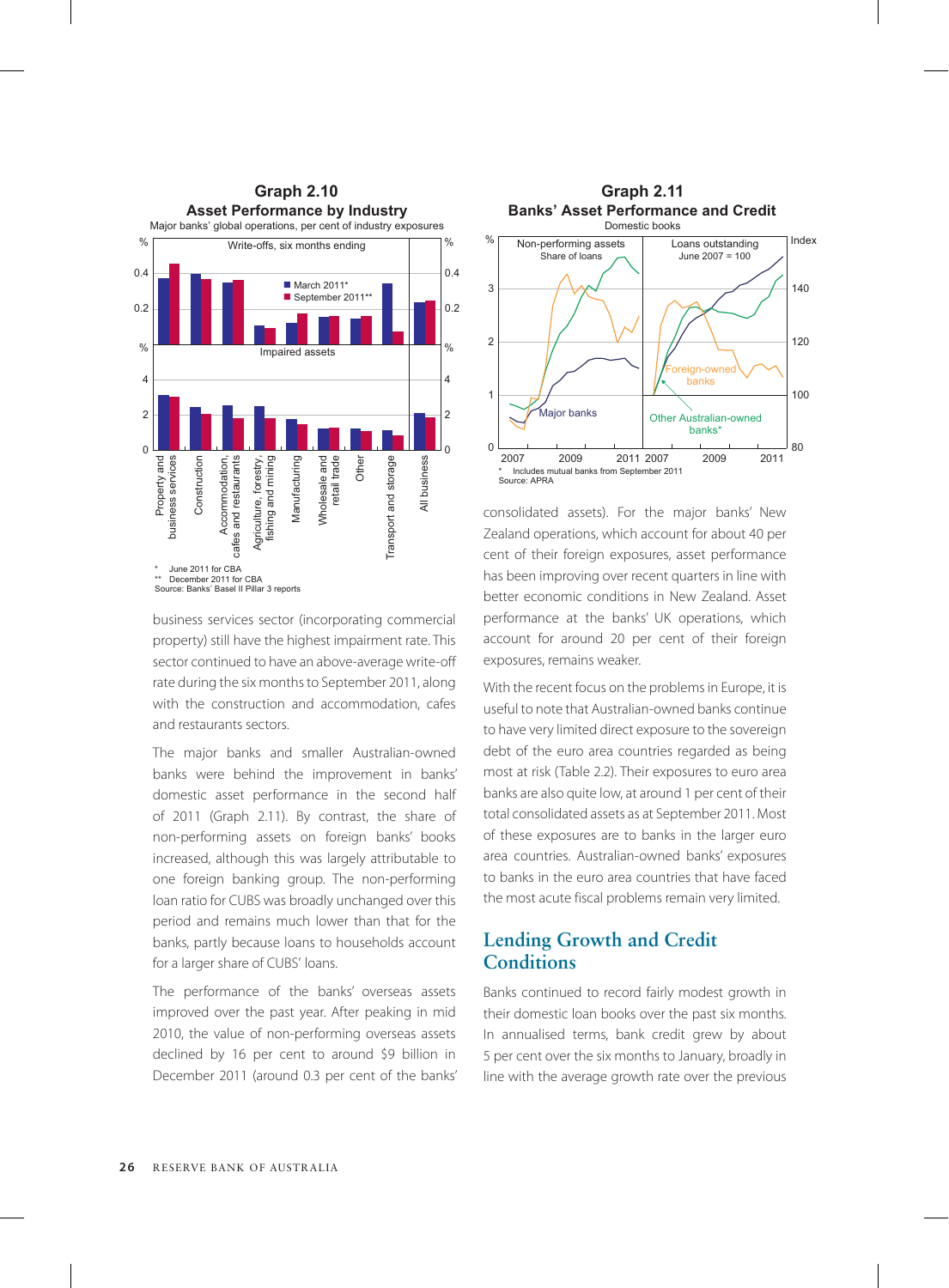|                                               | <b>Total</b> |                       | of which:             |                       |                       |
|-----------------------------------------------|--------------|-----------------------|-----------------------|-----------------------|-----------------------|
|                                               |              |                       | <b>Banks</b>          | Public<br>sector      | Private<br>sector     |
|                                               | \$billion    | Per cent<br>of assets | Per cent<br>of assets | Per cent<br>of assets | Per cent<br>of assets |
| Euro area                                     | 55.4         | 1.8                   | 1.0                   | 0.2                   | 0.6                   |
| of which:                                     |              |                       |                       |                       |                       |
| Greece, Ireland, Italy,<br>Portugal and Spain | 5.2          | 0.2                   | 0.0                   | 0.0                   | 0.1                   |
| France, Germany and<br>the Netherlands        | 44.8         | 1.5                   | 0.9                   | 0.1                   | 0.5                   |
|                                               |              |                       |                       |                       |                       |

#### **Table 2.2: Australian-owned Banks' Claims on the Euro Area**

Ultimate risk basis, as at September 2011

Source: APRA

three years. As noted in the chapter on 'Household **Graph 2.12** and Business Balance Sheets', the household and business sectors have been cautious in their borrowing behaviour. According to industry liaison, lending growth is expected to remain at similar levels for some time due to subdued demand for credit.

Bank lending to households grew by about 6 per cent in annualised terms over the six months to January 2012, broadly similar to growth in the previous six months (Graph 2.12). The foreign-owned and smaller Australian-owned banks have continued to see much slower growth in their household lending than the major banks. After contracting over most of 2009 and 2010, bank lending to businesses recovered a little in 2011, rising by about 3 per cent in annualised terms over the six months to January 2012. The major banks drove this overall rise in business lending; the foreign-owned banks' business credit was broadly unchanged over this period, while it continued to contract for the smaller Australian-owned banks. For further information about the activities of foreign-owned banks in Australia, see 'Box A: Foreign-owned Bank Activity in Australia'.

Housing lending standards appear to have been largely unchanged over the past six months. Some banks have recently responded to higher relative





funding costs by reducing the interest rate discounts they offer on new housing loans and, in early 2012, most raised their standard variable housing loan rates by around 10 basis points, relative to the cash rate. Mortgage refinancing activity was particularly strong during most of 2011, but has declined in recent months, perhaps reflecting some changes in competitive pressures. In business lending, competitive pressures to loosen lending standards have generally been less intense than in housing lending. In industry liaison, most banks reported only modest interest in lending for commercial property, with credit standards generally remaining tight.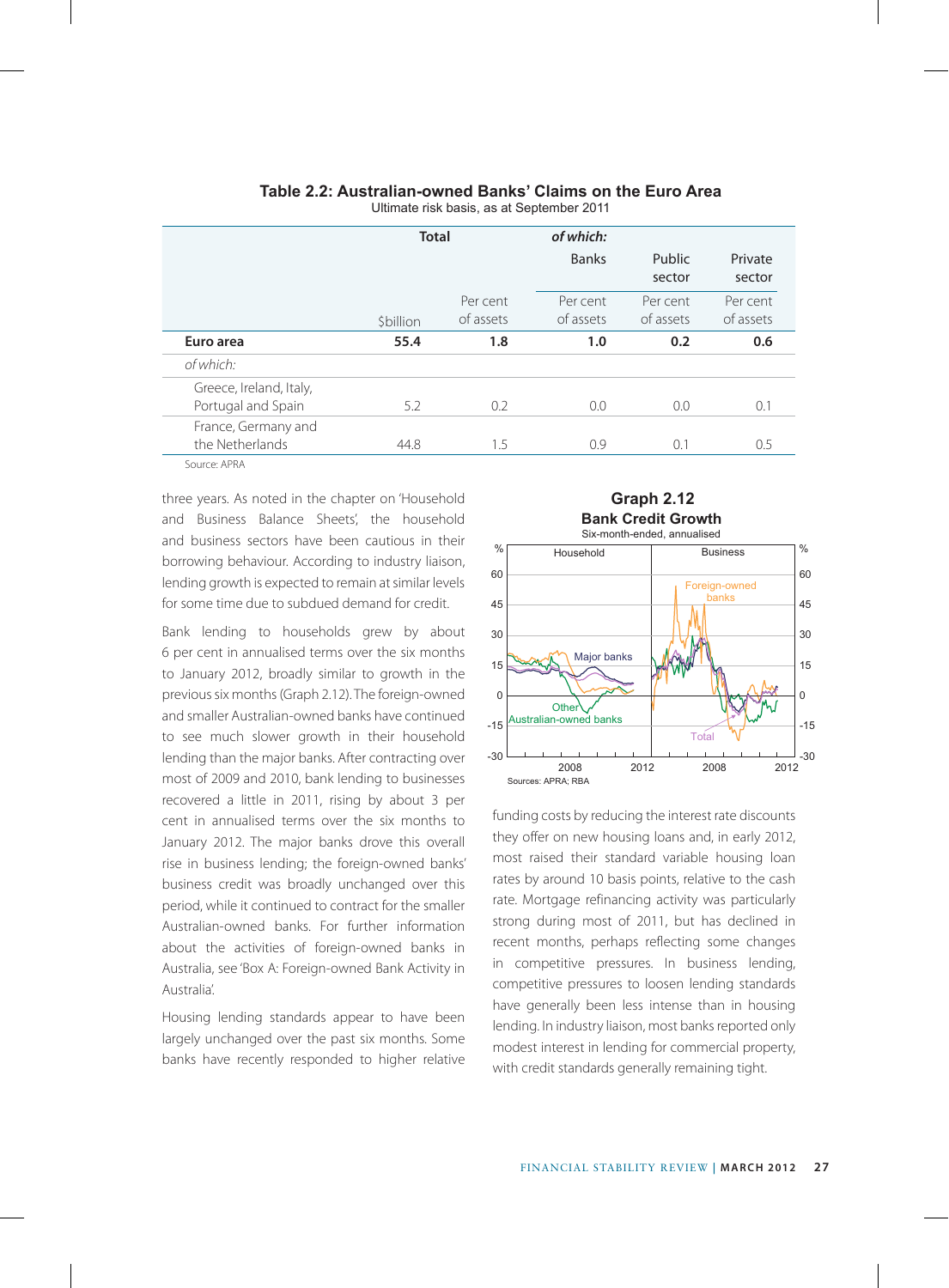# Funding Conditions and Liquidity **Graph 2.13**

The Australian banks faced a tougher funding environment in the second half of 2011, but conditions have improved since the start of this year. Conditions in global wholesale funding markets deteriorated towards the end of 2011, associated with the sovereign debt and banking sector problems in the euro area. During this time, banks were reluctant to issue into such volatile markets, due to price and non-price concerns, and thus issued only about \$20 billion in bonds over the second half of 2011, less than half the amount issued in the previous six months (Graph 2.13). Short-term wholesale funding markets remained open to them, and indeed they benefited from the reallocation of US money market funds' investments away from Europe, though there was some shortening of maturities in late 2011 and wider spreads.

As discussed in 'The Global Financial Environment' chapter, funding conditions have improved since late 2011. The Australian banks have taken advantage of this by significantly increasing their bond issuance, raising over \$45 billion since the start of the year. Covered bonds issued by the major banks accounted for around \$20 billion of this issuance, about 40 per cent of which were issued in the domestic market. The covered bonds have generally been at longer tenors than had previously been the case with unsecured bonds, partly reflecting access to a wider investor base.

The recent pick-up in banks' gross bond issuance was in part a response to the large amount of bond maturities over the early part of this year, particularly government-guaranteed bonds: close to \$20 billion were due to mature in the first quarter of 2012. Since December 2011, some banks have also continued to repurchase their guaranteed bonds that had around one year or less left before maturity, although at a slower pace than earlier in 2011. Reflecting these repurchases and maturities, banks' guaranteed wholesale liabilities outstanding have declined to just under \$100 billion, down from around



\$120 billion in August 2011 and \$170 billion at their peak in February 2010.

Issuance costs, relative to benchmark rates, generally increased over the second half of 2011, though they have since narrowed. In net terms, spreads on 3-year unsecured bank bonds have increased over the past six months as investors were drawn to Commonwealth Government securities as a safe-haven asset; spreads are now around 55 basis points higher than those on equivalent unsecured bonds in mid 2011, despite narrowing recently (Graph 2.14).

The banks' recent covered bond issuance has been considered to be a relatively expensive source of funds, being only slightly cheaper than senior unsecured bond funding, although spreads were similar to those of many peer banks overseas (Graph 2.15). Secondary market spreads on covered bonds priced in US dollars tightened in early February as market sentiment improved. In the domestic secondary market, spreads on 5-year covered bonds have been trading around 40 basis points tighter than senior unsecured bonds with a similar tenor. Despite the recent narrowing in spreads, the funding costs of both senior unsecured and covered bonds remain elevated. This is partly due to the higher cost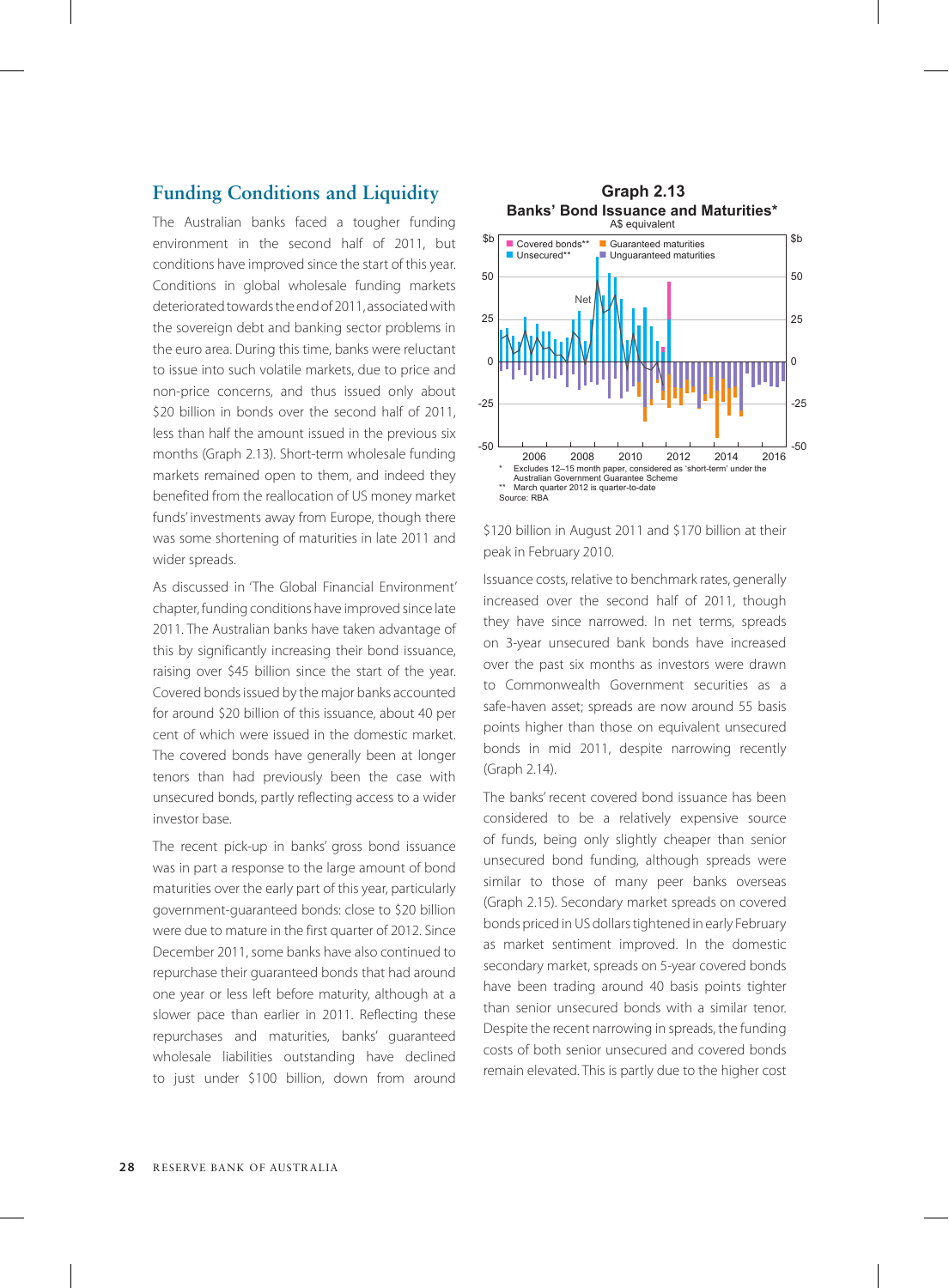



of swapping offshore issuance into Australian dollars as well as ongoing concerns about the euro area.

Given the tensions in wholesale funding markets, banks continued to compete actively for deposits, particularly for term deposits and other types of deposits that are likely to attract a more favourable treatment under the Basel III liquidity rules. Spreads between term deposit rates and market rates have increased over the past six months, and are around historically high levels. Growth in deposits has remained strong, at an annualised rate of 12 per cent during the past six months, and continues to

exceed credit growth by a wide margin (Graph 2.16). There has been strong growth in both household and business deposits, and across most types of deposit-taking institutions. Reflecting the intense competition for term deposits, their share of bank deposits has increased from 30 per cent to about 45 per cent since mid 2007, at the expense of transaction and savings account deposits. The reduction in the deposit guarantee limit under the Financial Claims Scheme from 1 February has had no discernible effect on the deposit market.

The strong growth in deposits has allowed banks to reduce their use of short-term wholesale funding further over the past six months (Graph 2.17). In early 2012, the deposit share of bank funding reached its highest level since 1998, at 52 per cent. In contrast, the share of short-term wholesale funding has declined to 20 per cent, compared with 33 per cent at the end of 2007.

Conditions in residential mortgage-backed securities (RMBS) markets improved during 2011, with issuance for the year as a whole, at \$22 billion, the highest since 2007. However, these markets were also affected by the increase in global risk aversion in the second half of 2011, and only two small issues have taken place since the end of November. For the major banks, covered bond issuance could have crowded out RMBS to some extent.

**Graph 2.16**

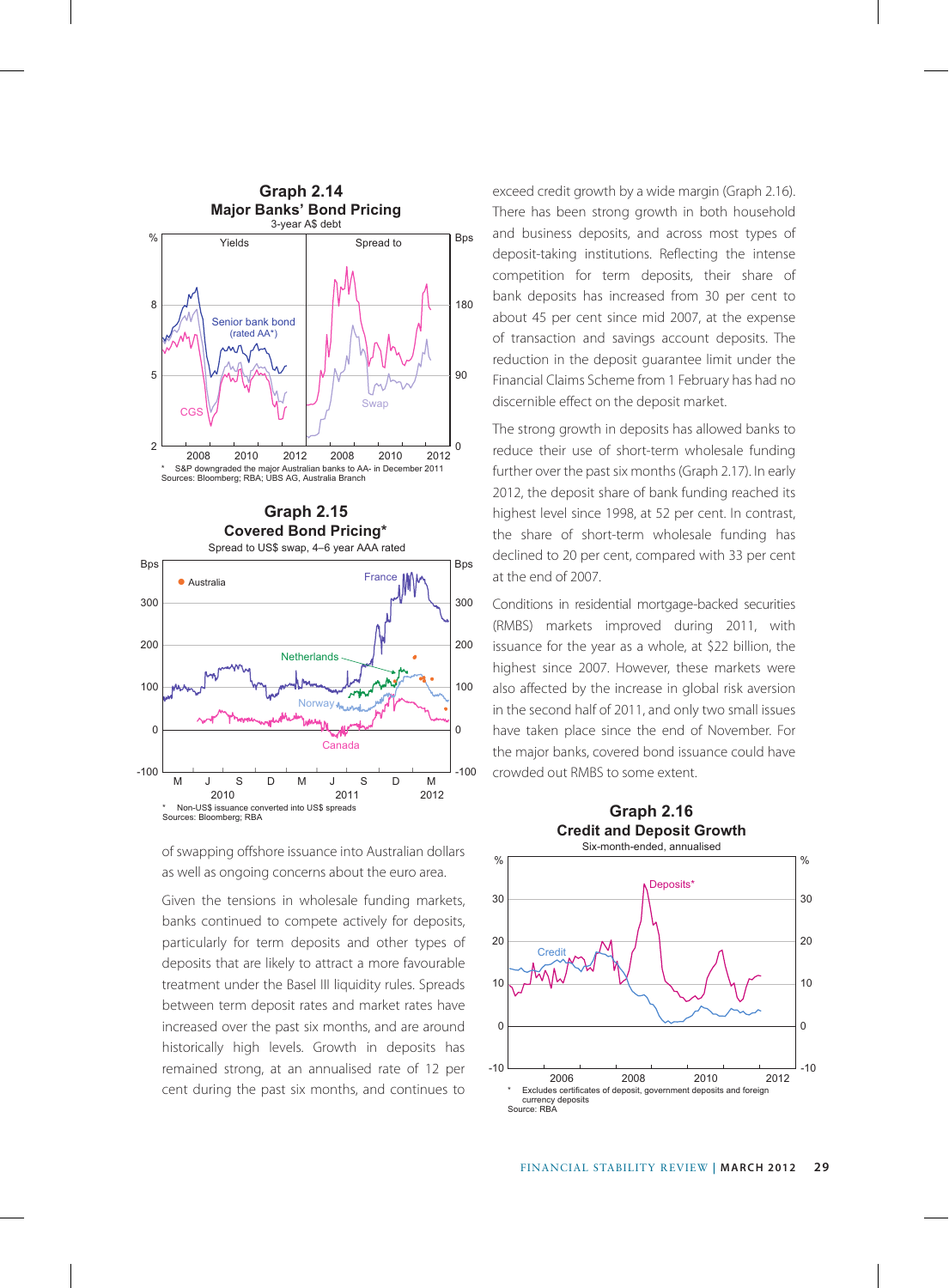

Wholesale funding challenges could persist in 2012 if markets remain prone to bouts of uncertainty and volatility arising from developments in Europe and the slower global growth outlook. If that occurs, these challenges could restrain the scope to increase lending. However, banks can take steps to minimise the effect of further tensions in financial markets, including taking advantage of opportunities to issue debt, staying ahead on their funding requirements and maintaining a strong liquidity position.

After increasing over the past couple of years, the banks' liquid asset position continued to trend up in recent quarters. The major banks' holdings of cash and liquid assets increased to around 10 per cent of their total assets in January 2012. Banks' holdings of internal RMBS also increased slightly over the past six months and now total \$150 billion. With the forthcoming Basel III liquidity rules, banks are continuing to assess their required liquid asset holdings and the appropriate mix of these assets.

### **Capital**

The Australian banking system remains well capitalised: banks' aggregate Tier 1 capital ratio increased by a further 0.3 percentage points over the second half of 2011, to 10.3 per cent of risk-weighted assets (Graph 2.18). The increase was mostly due to

dividend reinvestment plans and higher retained earnings (Graph 2.19). A few banks have issued hybrid securities totalling \$2.7 billion over the past six months, which have a mandatory common equity conversion trigger, making them eligible as non-common equity Tier 1 capital under the Basel III framework. The increase in the banking system's Tier 1 capital was partly offset by the continued run-off of Tier 2 capital instruments (mainly subordinated debt) that will no longer qualify as capital under Basel III. CUBS have maintained their higher capital ratios: their aggregate Tier 1 capital ratio is around 15 per cent. As the Australian banking system is already



Includes new placements and employee share purchase plans Source: ASX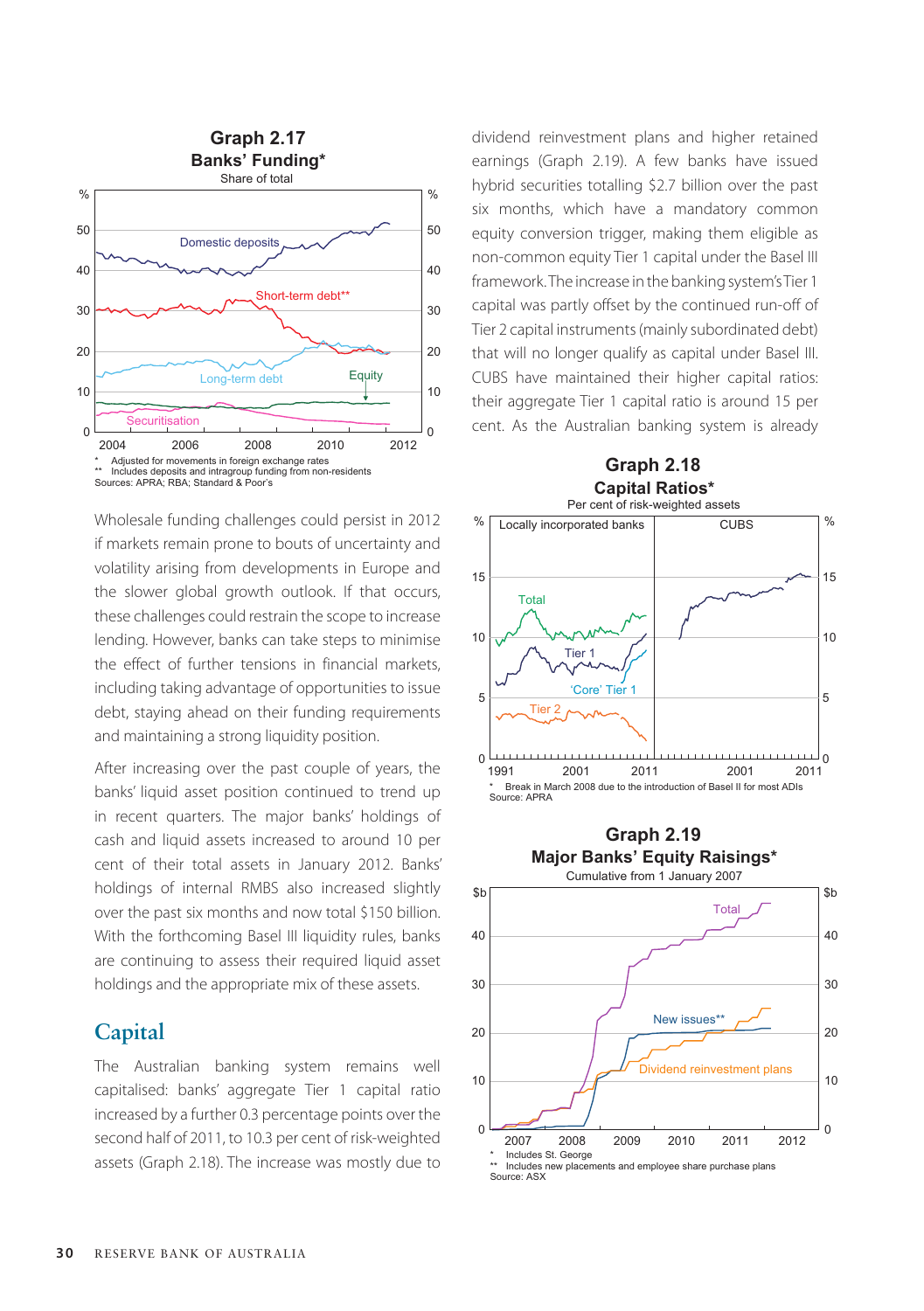well placed to meet the Basel III capital requirements, **Graph 2.20** APRA has proposed to implement them ahead of the global timetable.

The Australian banking system's risk-weighted assets increased by about 3 per cent over the second half of 2011. That this is slower than overall balance-sheet growth reflects the ongoing shift in the composition of banks' portfolios towards housing and high-quality liquid assets, such as government bonds, which attract lower risk weights than other assets.

## **Financial Markets' Assessment**

After a period of heightened volatility during the second half of 2011 associated with the turbulence in global financial markets, Australian bank share few months and generally in line with the broader share market (Graph 2.20). The recent improvement in global market sentiment has also been reflected in Australian banks' credit default swap premia, which have declined from the elevated levels seen in late 2011.

The major Australian banks continue to be viewed relatively favourably by the international credit rating agencies (Graph 2.21). Standard & Poor's (S&P) completed its review of its global bank credit rating methodology in late 2011. The revised methodology places a greater emphasis on perceived economic and funding imbalances as well as the importance of investment banking to a bank's business model. Following the review, S&P changed Australia's 'banking industry country risk assessment', which feeds into individual bank credit ratings, from Group 1 (the least risky) to Group 2 (out of 10 rating groups). Other Group 2 countries include Finland, France, Germany, Japan, the Netherlands and Sweden; only Canada and Switzerland remain in Group 1. Mainly as a result of this change, S&P downgraded its ratings of the major Australian banks by one notch from AA to AA- in December 2011. The decision had minimal market impact as it was well anticipated. Around the same time, S&P also lowered its rating of Bank of Queensland by one notch to





BBB (although more recently placed it on positive watch), raised Bendigo and Adelaide Bank's rating by one notch to A-, and retained its A rating for Macquarie Bank although it downgraded its rating for Macquarie Group. S&P's review also affected the ratings of many other banks globally.

The other major rating agencies have also announced some rating actions on Australian banks since the beginning of the year. As part of a broader review, Fitch reviewed the major banks' and Macquarie Bank's ratings: three of the majors were downgraded to AA-, matching its existing rating for ANZ; and Macquarie Bank was downgraded to A.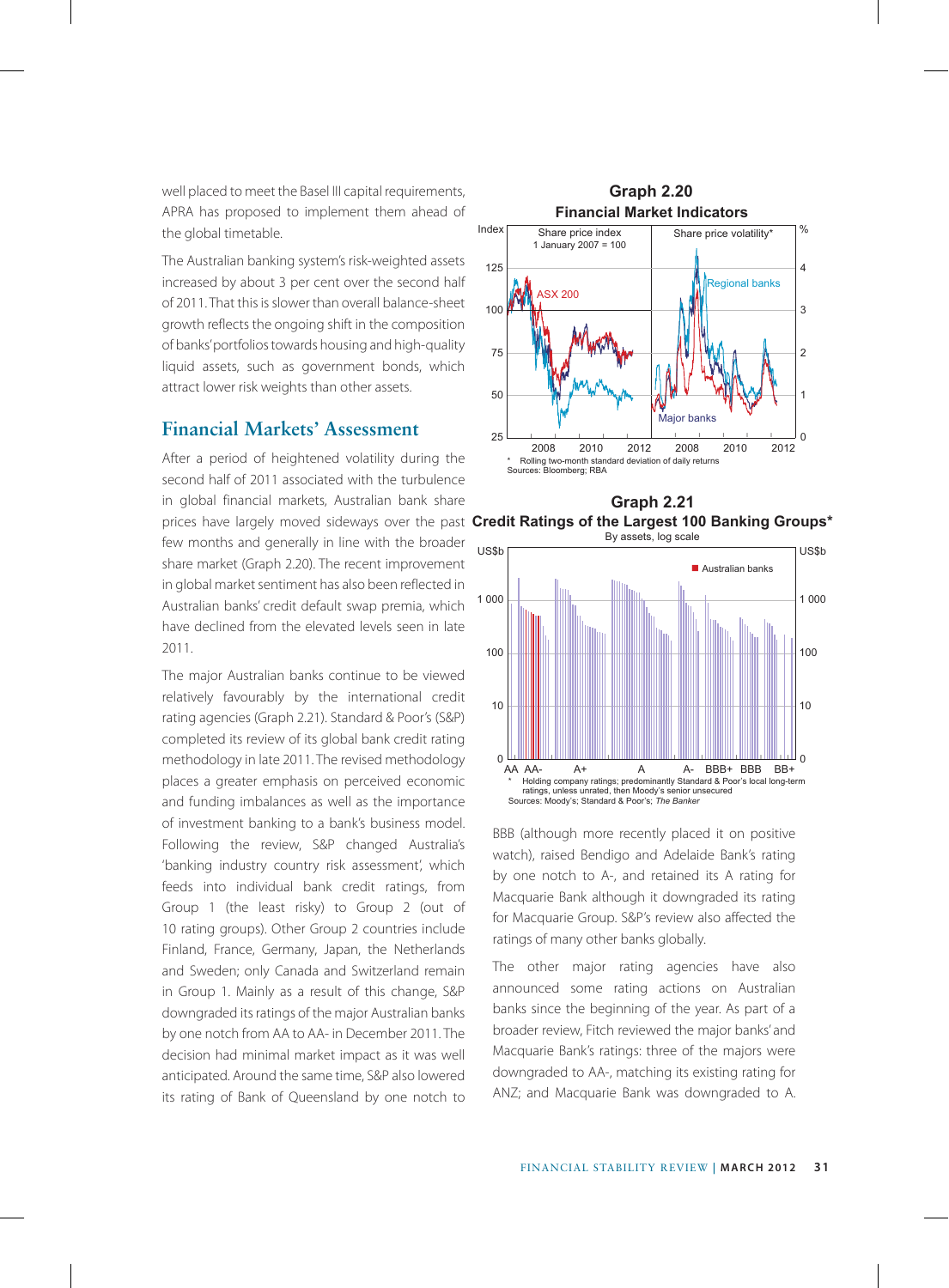Fitch based these decisions on its reassessment of the risks posed by the banks' reliance on offshore wholesale funding markets and for Macquarie Bank, its exposure to market-oriented income. Macquarie Bank was also downgraded by Moody's to A2 (equivalent to S&P's A rating) for similar reasons. Moody's downgraded Bank of Queensland to A3 (equivalent to S&P's A- rating) citing concerns over the performance of a small number of large loans and challenges in wholesale funding markets.

## **General Insurance**

The Australian general insurance industry remains in a sound financial position despite the claims impact of the natural catastrophe events over the past 18 months and weaker investment conditions. The return on equity for the industry was a little below average in the second half of 2011 (Graph 2.22). However, the industry remains well capitalised, holding capital equivalent to 1.8 times the minimum capital requirement as at December 2011. Reflecting their profitability and robust capital ratios, the major insurers continue to be rated A+ or higher by S&P.

While there were further natural disasters in the second half of 2011, the claims estimates from these events were lower than those in late 2010 and early 2011. The Insurance Council of Australia currently estimates the value of the claims arising

from the storms in Victoria on Christmas Day and the recent flooding in south-west Queensland at nearly \$800 million in total, which is well below the estimate of around \$4 billion for the flooding events in 2010/11 and Cyclone Yasi. However, the accumulation of claims from a number of events meant that some insurers still exceeded their catastrophe allowances in the second half of 2011, and the industry's underwriting results were weak.

Financial market developments also affected the performance of the insurance industry over the second half of 2011. The value of 'long-tail' insurance liabilities increased because risk-free interest rates (used to discount these liabilities) declined, resulting in increased provisions for claims; this contributed to the small underwriting loss in the September quarter. On the other hand, the same decline in interest rates implied valuation gains, which boosted investment income. Consistent with the recent pressures on their earnings, insurers' share prices generally underperformed the broader market until recently, when they picked up strongly (Graph 2.23).

Because reinsurers absorbed much of the large increase in natural disaster insurance claims over the past year or so, insurers have faced much higher prices when renegotiating their reinsurance arrangements; they have also been required to retain more risk in some cases. These higher reinsurance



#### **General Insurers' Share Prices** 1 January 2010 = 100 **Graph 2.23**

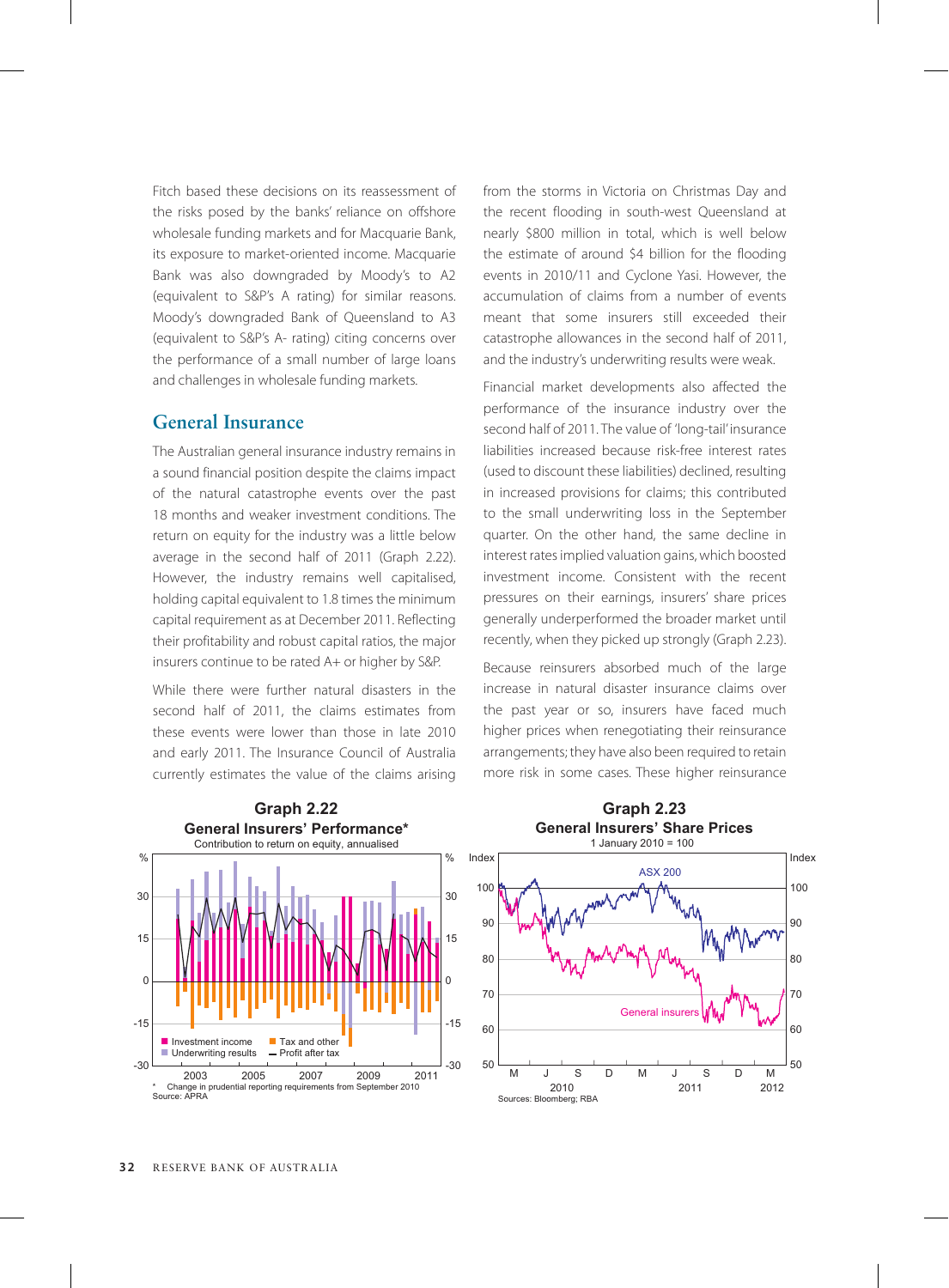costs have contributed to insurers raising their premiums, particularly on home building and contents policies.

As noted in the previous *Review*, the Australian Government established the Natural Disaster Insurance Review to examine the availability of natural disaster insurance, and it released its final report in November 2011. The recommendations included that the industry should offer flood cover – using a common definition – as standard in home building and contents policies, and that the government establish an agency to coordinate national flood risk management, including flood mapping, to enhance the industry's understanding of and ability to price for flood risk. Even before the final recommendations were released, a number of insurers had already moved to provide flood cover as standard in their policies.

Conditions in the Australian economy and residential property market have supported the two largest providers of lenders' mortgage insurance (LMI), Genworth Australia and QBE LMI, in remaining profitable in the past year. QBE LMI continues to be rated AA- by S&P. Genworth Australia has also maintained its AA- credit rating from S&P even though its loss-making US parent was downgraded in January. Genworth has announced plans to sell up to 40 per cent of its Australian unit through an initial public offering of shares in the second quarter of 2012.

# **Managed Funds**

Unconsolidated assets of the managed funds industry fell by 6 per cent in annualised terms over the six months to December 2011, to \$1.8 trillion (Table 2.3). This was well below the average annual growth of 7 per cent over the past decade, and reflects the difficult investment market conditions in the second half of 2011. All types of managed funds recorded falls in their funds under management over the half year to December 2011, with the largest falls occurring at public unit trusts. The assets of superannuation funds, which account for 70 per cent of the unconsolidated assets of managed funds, fell by almost 5 per cent in annualised terms over the half year.

Equity investments were the biggest contributor to the decrease in managed funds' assets, as equity prices declined amid financial market turbulence in the September quarter of 2011; some explicit shifting of portfolios might also have occurred. Across all managed funds, the allocation to equities

|                                    |                 | Six-month-ended<br>annualised change |               |          |
|------------------------------------|-----------------|--------------------------------------|---------------|----------|
|                                    | Level           | Share of total                       | <b>Jun 11</b> | Dec 11   |
|                                    | <b>Sbillion</b> | Per cent                             | Per cent      | Per cent |
| Superannuation funds               | 1 258           | 70                                   | 6.6           | $-4.9$   |
| l ife insurers <sup>(a)</sup>      | 228             | 13                                   | 2.9           | $-6.0$   |
| Public unit trusts                 | 263             | 15                                   | $-6.1$        | $-13.4$  |
| Other managed funds <sup>(b)</sup> | 38              | $\mathcal{P}$                        | $-12.4$       | $-0.4$   |
| Total (unconsolidated)             | 1786            | 100                                  | 3.6           | $-6.3$   |
| of which:                          |                 |                                      |               |          |
| Cross investments                  | 376             | $\overline{\phantom{a}}$             | 1.5           | $-10.4$  |
| Total (consolidated)               | 1411            |                                      | 4.2           | $-5.1$   |

**Table 2.3: Assets of Domestic Funds Management Institutions(a)** December 2011

(a) Includes superannuation assets held in statutory funds (b) Cash management trusts, common funds and friendly societies Sources: ABS; RBA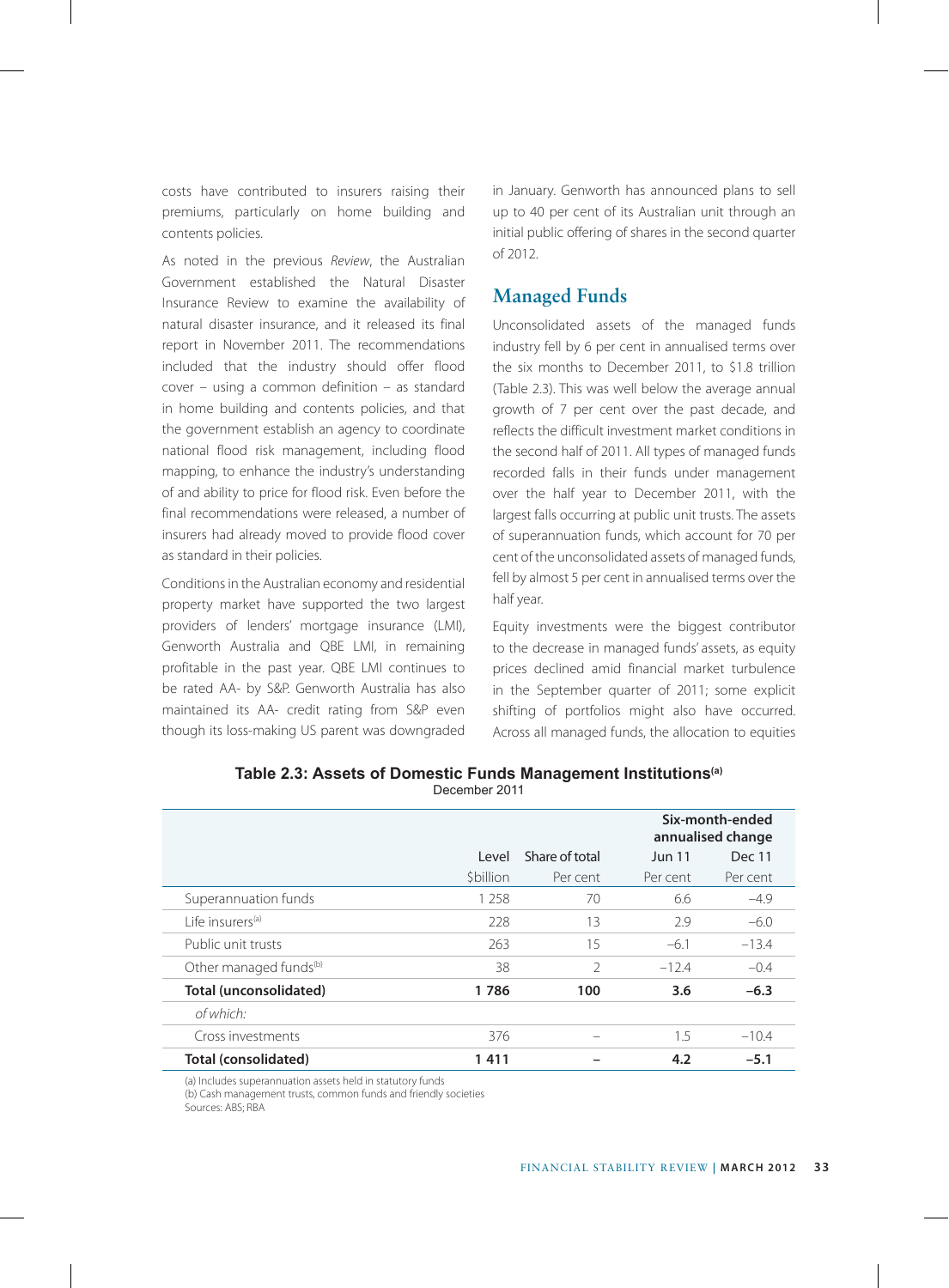and units in trusts fell to 40 per cent of assets under management, down from 43 per cent in early 2011 (Graph 2.24). Managed funds' holdings of cash and deposits increased over the period and now make up 14 per cent of assets under management, up 6 percentage points since 2007. The increased allocation to cash and deposits may partly reflect a desire to hold assets with less volatile returns and greater capital protection.

Over the half year to December 2011, superannuation funds' financial performance was mixed, recording negative returns in the September quarter, but positive returns in the December quarter. The relatively good performance of deposits and debt securities dampened the impact of equity market losses. Broadly steady net contribution inflows were not enough to offset the \$44 billion loss of funds' investment value during the financial market turbulence in the September quarter (Graph 2.25).

Life insurers' investments mirrored the performance of superannuation funds: investment losses drove a 6 per cent decline in annualised terms over the second half of 2011 (Graph 2.26). The fall in the value of equities mainly affected life insurers' superannuation business, but only had a small impact on the profitability of the industry during the second half of 2011. Life insurers remain well



capitalised, holding the equivalent of 1.4 times the minimum requirements as at December 2011.

Outside of superannuation funds and life insurers, public unit trusts account for the majority of the remaining managed fund assets, though their share of all funds' assets is declining. The financial turmoil in the second half of 2011 particularly affected equity trusts, which accounted for most of the decline in public unit trusts' assets over this period.



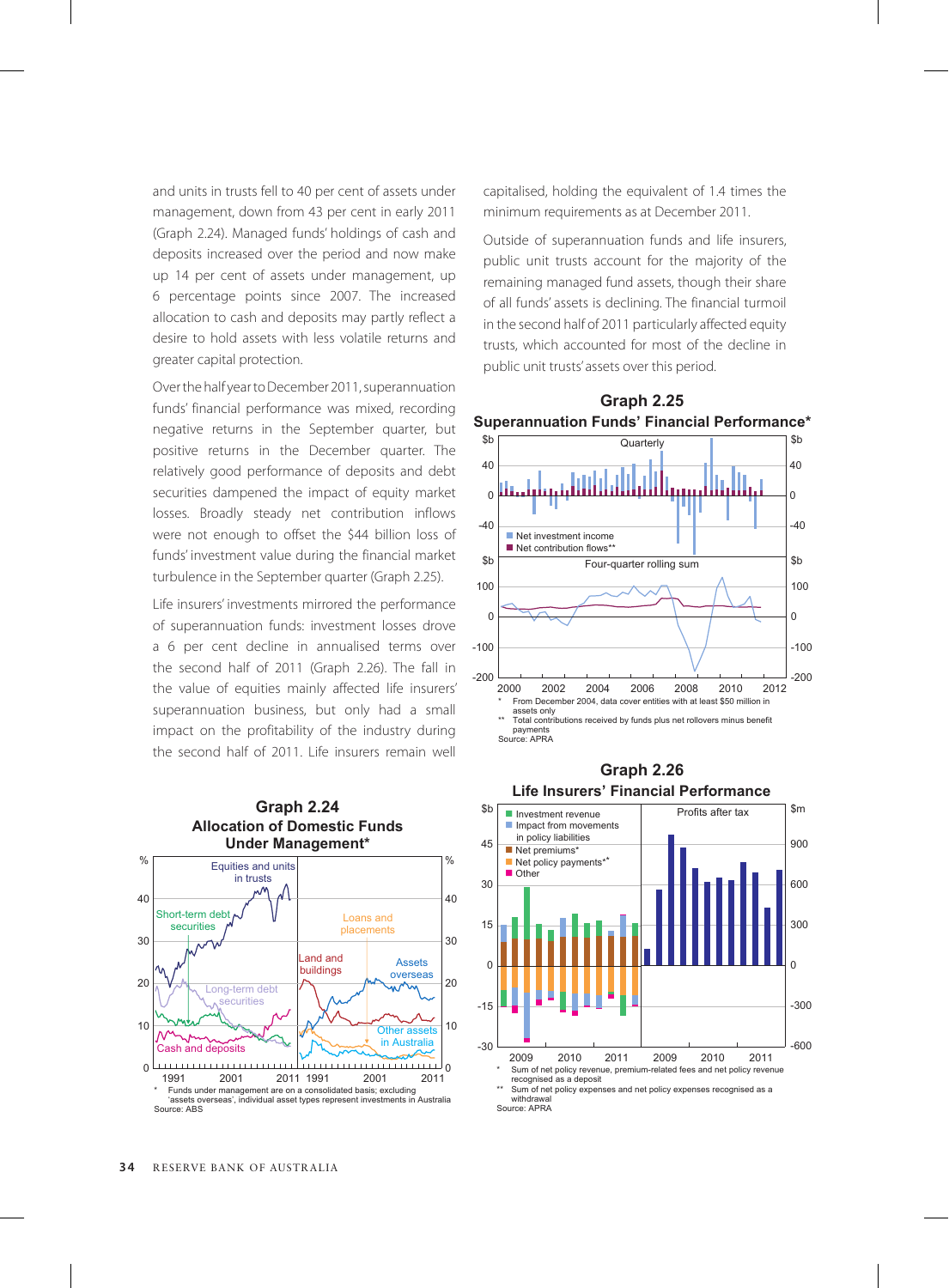The Australian managed funds and banking sectors are interconnected, with one of the main linkages being managed funds' holdings of bank equity and liabilities. This interconnection is beneficial in that managed funds are a source of funding for banks, and banks provide investment opportunities for funds. On the other hand, it could also represent a concentrated exposure to each other. Managed funds' holdings of deposits, debt securities issued by banks, and bank equity have generally been increasing over the past few years, and now account for around 22 per cent of their financial assets (Graph 2.27). To the extent that banks are under market and regulatory pressure to lengthen the term of their funding and access funding from more reliable and stable sources, the increasing allocation of managed fund investments to bank liabilities has the potential to provide banks with a more stable source of funding compared with offshore wholesale investors.

The claims of superannuation funds on banks, which includes short-term and long-term debt securities, deposits and equity holdings, have increased by over \$100 billion since 2007, representing a 6 percentage point increase in the share of superannuation funds' assets. Bank-issued bonds remain a small component of superannuation funds' claims on banks, but they have grown noticeably since 2007. Much of the overall growth has been in deposits, which may be due to a growing appetite of superannuation funds to hold less risky assets and to manage their own liquidity needs.

### **Market Infrastructure**

Settlement of high-value payments through the Reserve Bank's payment infrastructure continued to function smoothly over the past six months. The volume of transactions settled in Australia's high-value payment system, the Reserve Bank Information and Transfer System (RITS), continued its upward trend over 2011. However, the average value of transactions settled in RITS remains subdued, falling to \$158 billion per day in the March quarter to date, which is about 22 per cent below the pre-crisis peak (Graph 2.28).

For low-value (generally retail) payments, the Reserve Bank has developed new services which will further enhance the efficient and stable operation of payments infrastructure. These are two complementary services to assist settlement of low-value payments systems (i.e. those for cheques, card payments and direct-entry transactions). These services aim to: reduce the risk associated with the settlement arrangements for low-value payments; improve timeliness and efficiency; and support ongoing industry innovation.





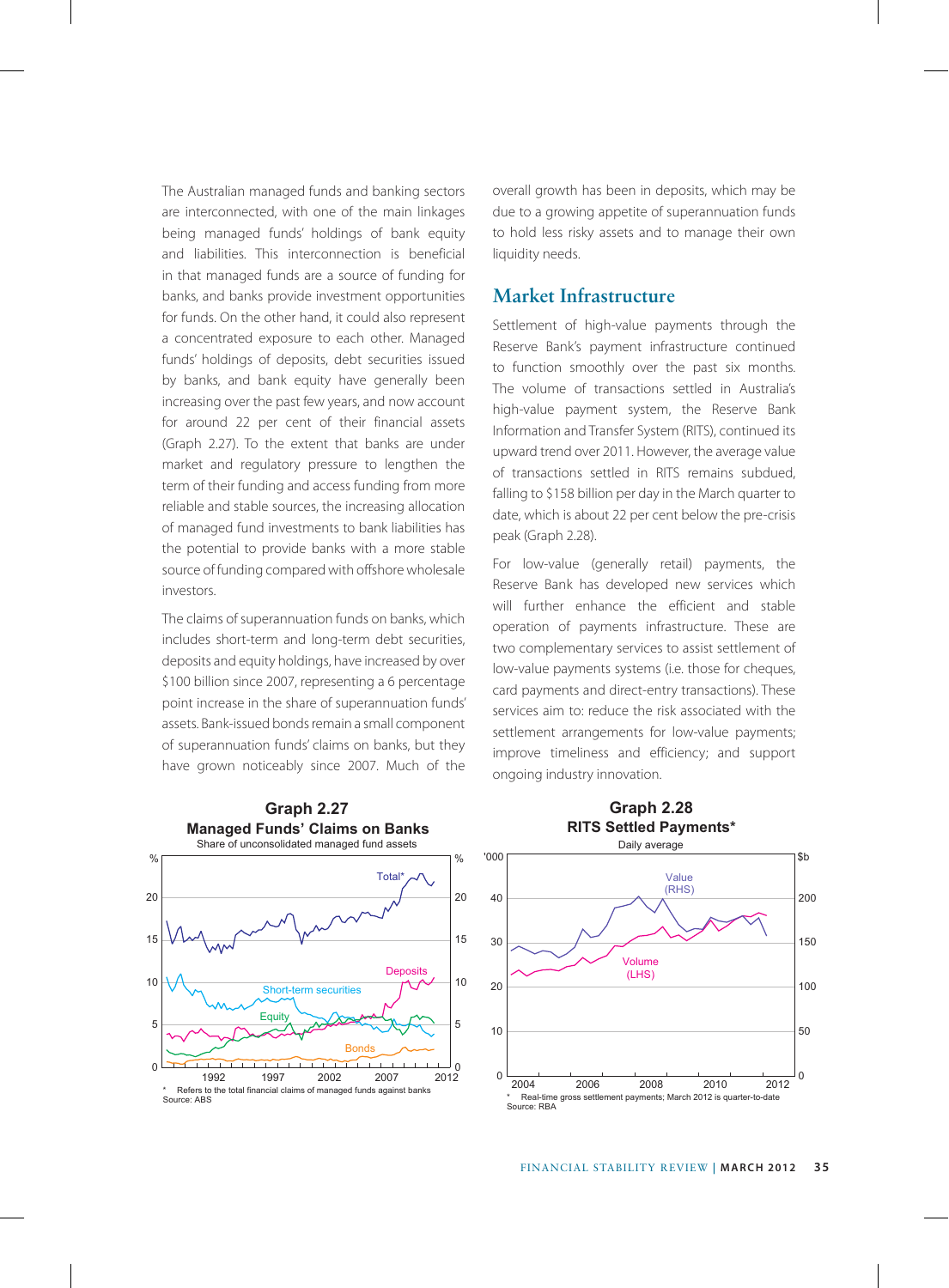Financial institutions that participate in clearing arrangements for low-value payments systems process transactions throughout the day and, in some systems, exchange files periodically containing payment information. At the end of each day, each financial institution that settles directly sends a summary of its bilateral obligations to the Reserve Bank, which calculates each financial institution's multilateral net position. These multilateral net positions are then settled in RITS at around 9 am the next day.

The Reserve Bank introduced the Low Value Clearing Service (LVCS) in June 2010 to facilitate the transfer of files related to the clearing of low-value payments. The Reserve Bank acts as a central point through which clearing files can be routed from one participant to another regardless of the communication network used by an individual participant. The Reserve Bank has also developed the RITS Low Value Settlement Service (LVSS) to replace end-of-day advices of settlement obligations with individual settlement instructions sent to RITS at the time that payments clearing takes place. In the future, this will enable a move to more timely and frequent settlement of payment obligations through these systems. This reduces the credit exposure that arises when payments are posted to customer accounts ahead of interbank settlement. The first low-value system to migrate to the LVSS will be that for direct-entry transactions. This is targeted for May 2012. Other low-value systems are expected to migrate by the end of October 2012. Initially, settlement will continue to occur on a multilateral, next-day basis.

The Reserve Bank has responsibility for promoting an efficient and stable payments system, which includes promoting the operational reliability of payment systems. With continued rapid growth in the value of payments settled across electronic retail payment systems, and following a number of operational incidents, the Reserve Bank recently announced that it will be formalising its requirements for the reporting of major retail payments system incidents.

ADIs that provide retail payments services and operate Exchange Settlement accounts with the Reserve Bank will be required to report significant incidents in their retail payments operations to the Reserve Bank. This will supplement the existing reporting of high-value payments incidents by RITS members. Operational resilience is primarily an issue for payments system efficiency. However, there could be implications for financial stability if material concerns about operational resilience occurred during a period of financial stress.

The two ASX central counterparties, ASX Clear and ASX Clear (Futures), centralise and manage counterparty risk in Australia's main exchange-traded equities and derivatives markets. Exposure from this activity is mitigated by margin from participants and mutualised participant contributions to a default fund. Currently, margin is collected on derivatives positions only, although ASX Clear is in the process of implementing margining of equities.

Margin rates are based on historical price volatility and accordingly, margin held at the central counterparties provides an indication of the aggregate risk of open positions held. At the start of the second half of 2011, margin held remained at low levels relative to recent years. It increased noticeably in August after heightened market volatility led the central counterparties to raise margin rates on a number of contracts (Graph 2.29). Increased volatility also led to a temporary increase in open positions, which were mostly closed out following the peak in volatility. Margin held by ASX Clear (Futures) picked up again after further margin rate increases in October.

In early November, ASX Clear and ASX Clear (Futures) declared three clearing participants in default; all were subsidiaries of MF Global, a US-based company specialising in brokerage services. The default declaration was a result of the parent company filing for bankruptcy in the United States, after its exposures to European sovereign debt generated critical funding problems. Of MF Global's Australian clearing participants, that with the largest position,